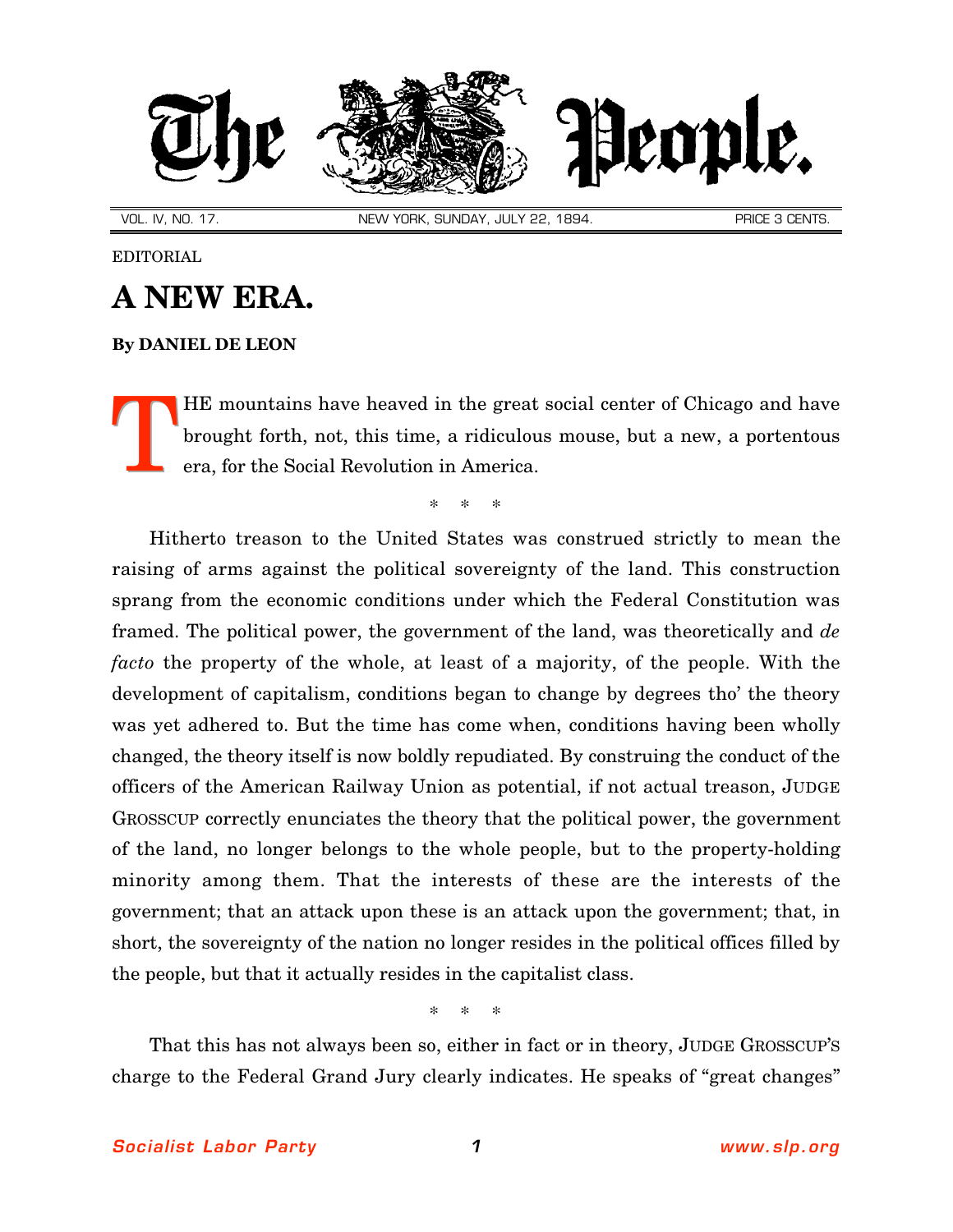that have taken place, he alludes to the "grave problems" these changes have given birth to, and he announces the necessity of solving these problems "courageously," whereupon he forthwith proceeds with admirable courage to solve one of these problems—on behalf and in the interest of the class which he recognizes is the ruling one, of the class in which his practised eye discerns political power and governmental authority, of which he is a limb.

No previous discussion here, no new shaking of the cards and consultation with the people who have been holding a different view. The capitalist class is in power, the capitalist class is sovereign; all constitutions, laws and guarantees repugnant to existing conditions must give way and accommodate themselves to the fact. To rise against capital is treason, the doer of such a deed is stripped of all civil rights; his mail may be violated, his house may be searched without a warrant. The class that rules dictates the law.

\* \* \*

JUDGE GROSSCUP deserves praise for the frankness, the boldness, the courage with which he stated the facts and enforced his conclusions. His conduct can not be misunderstood. It tears down with commendable courage all the green illusions which less bold upholders of capitalism than himself have hitherto blinded the people with.

Where the things necessary to produce the necessities of life are the property of private individuals, society will be divided into two main classes, the class of the property-holders and that of the property-less, the class of the fleecers and that of the fleeced, the class of the idlers and that of the workers. Where the class of the property-holders, fleecers and idlers exists, class rule, class law, class justice is inevitable against the class of the property-less, the fleeced, the workers. Laws, constitutions and statutes depend for their interpretation and execution upon the class that has them in keeping. That we are scourged with class justice is a result of the existence of the classes here. JUDGE GROSSCUP, to say nothing of CLEVELAND, presents the problem clearly before the people:

Continue the capitalist system, with its private ownership of the land and machinery of production, and you will have class rule with its accompaniment of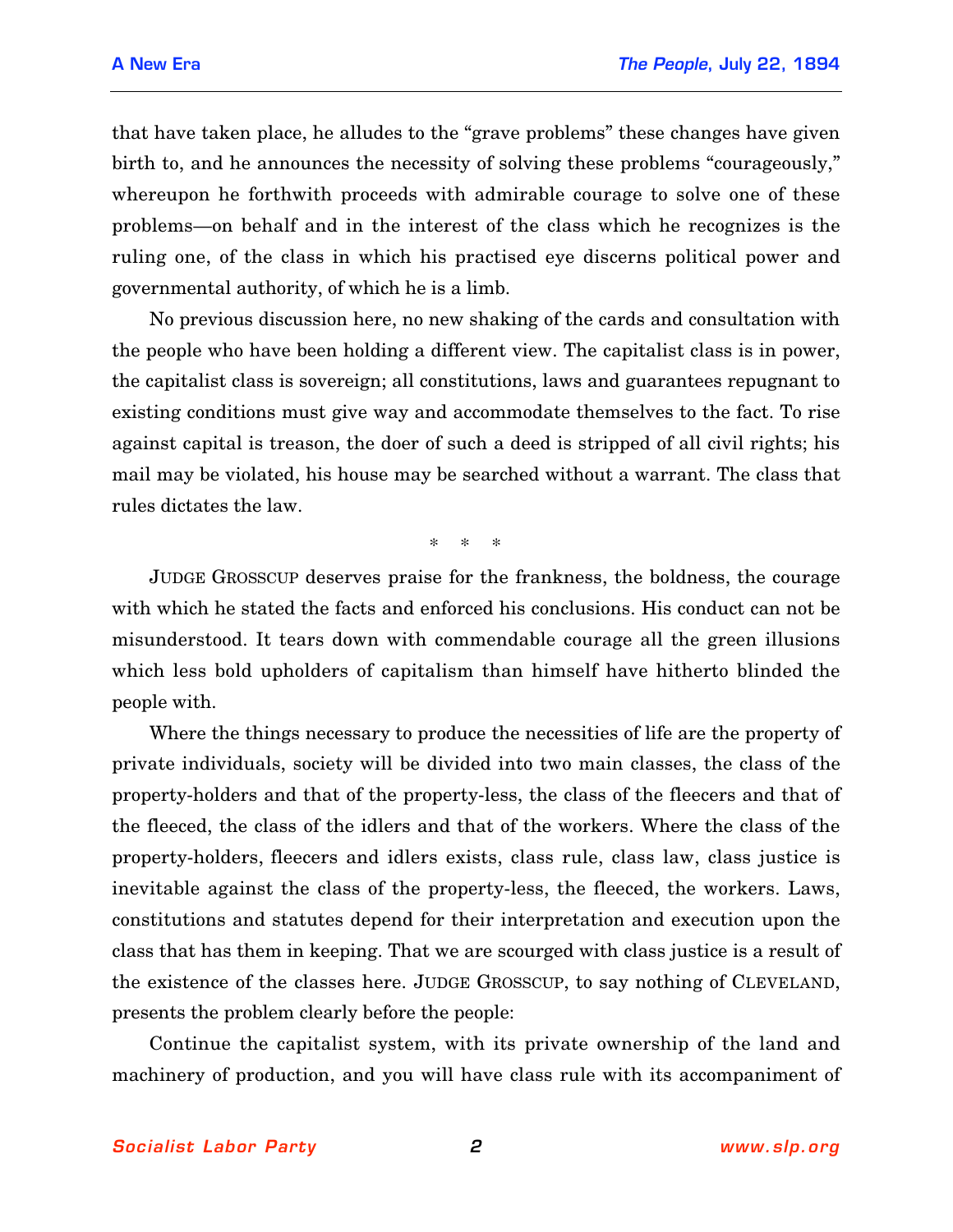serfdom;

Freedom is the daughter of collective ownership of the nation's land and machinery of production. In the Co-operative Commonwealth the classes are not possible because no one can stand there between the people and their living.

\* \* \*

But it is not on this point only that the convulsions in Chicago have spread light. They have cleared wonderfully the path toward correct methods.

The favorite club with which the class of the fleeced, the working class, have hitherto striven to parry the economic blows of class rule was the strike. But this club is woefully weak:

In the first place, the strike is a manifestation of force; force in some way or other is implied by it and must accompany it. But force will be met with force. The force of capitalism enthroned in power consists of the army, navy, police, militias, deputies, marshals. What implements of warfare does the strike bring with it to cope with these? None! A weak man may, if insulted, fly at a much stronger regardless of consequences. So, likewise, unarmed workingmen may fly in a moment of despair at a cruel employer and strike against him. But the calmly planned strike that does not furnish the strikers with guns and does not prepare them for war is an act of folly that verges on crime.

In the second place, the strike has never yet demanded the abolition of the cause that lies at the bottom of the wrongs complained of. It has always objected to results, and, either left causes untouched, or even proclaimed itself a firm upholder of them.

To go into a strike declaring oneself in favor of the "rights of capital" is to take the ground from under the strike; the position is ludicrously illogical.

\* \* \*

There is nothing that pursues a more relentless logic than social evolution. The ills complained of to-day are the result of class rule; class rule is based upon the private ownership of the means of production. This is the point to attack. So long as the cause of this evil exists, not only can no permanent relief be achieved, but even temporary relief will be harder and harder to reach. A people's social system is